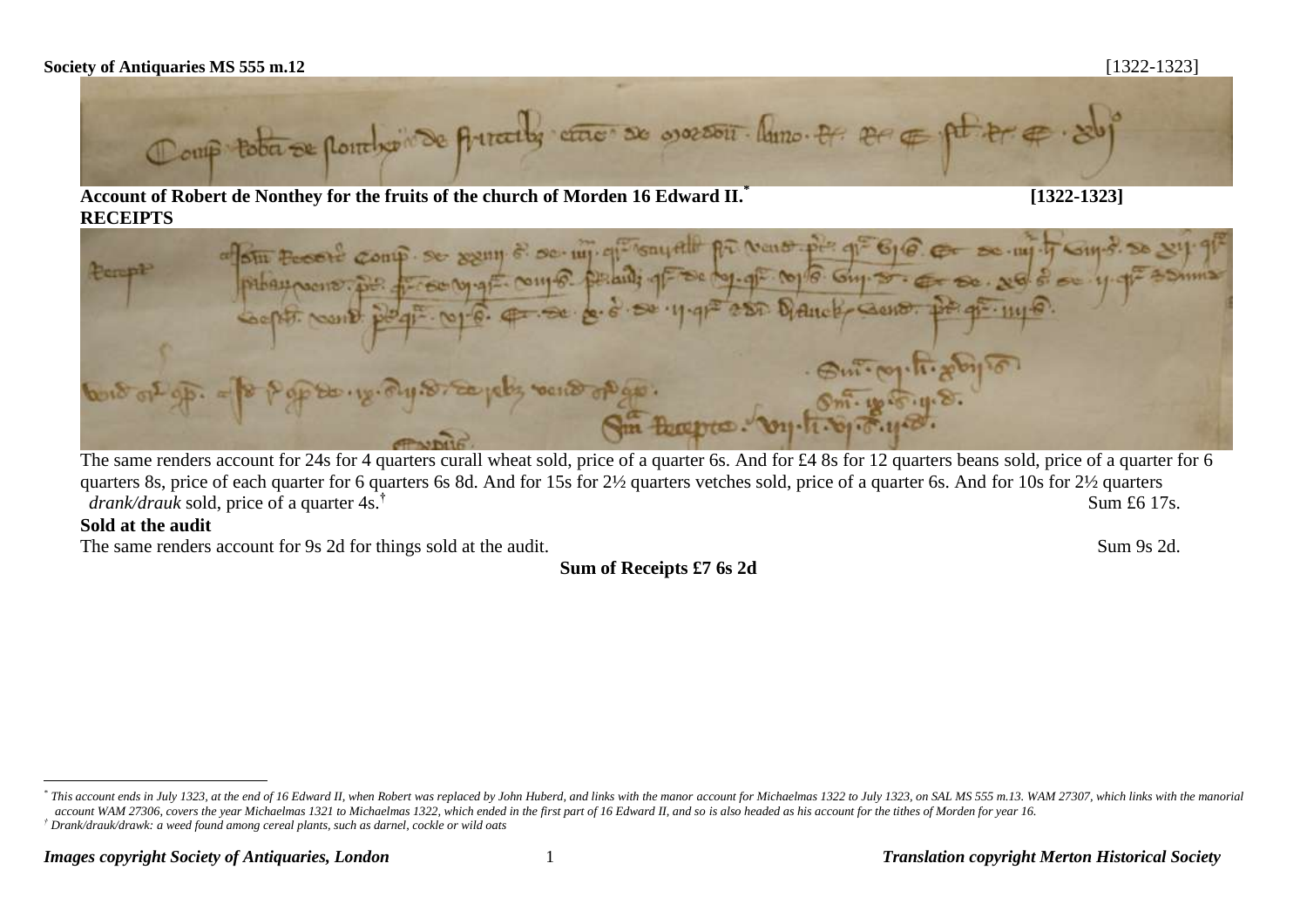## **Society of Antiquaries MS 555 m.12** [1322-1323] **EXPENSES‡**



And he owes £6 12s 10d. For which he is charged at the end of his account for issues of the manor of Morden for this year 16.<sup>§</sup>

## **ISSUES OF THE GRANGE**

| $A - uv -$     | $P$ $X$ $U$ $I$ $I$ $C$ $U$ $I$ $I$ $C$<br>a four test comp rese song qi Ad my que cannot conform day As.<br>$5m \cdot x$<br>- It Gancano Coupture 20 4 = p. = TE EB durant co BALAS . 11-91= p. - Tu modisting of district |
|----------------|-----------------------------------------------------------------------------------------------------------------------------------------------------------------------------------------------------------------------------|
| Wheat          | 2 bushels<br>wheat, 4 quarters curall of the same threshed by piece-work.<br>The same renders account for 18 quarters<br>Sum 22 quarters.                                                                                   |
| Of which       | Also delivered to the keeper of the granary of Westminster 16 quarters by tally. Delivered to the serviens of Battersea 2 quarters by tally. In                                                                             |
|                | sale 4 quarters curall. And at the audit 2 bushels for 2s 6d. Sum as above. And it balances.                                                                                                                                |
| PRISE<br>Hoest | a sur pero comp se por qui pus se pur tay AD in<br>Of pour op.m Nondino sup<br>of Sim fast comp. So my gracepo so ever tays tono.                                                                                           |
|                | $\mathfrak{Sm}_{\cdot \mathfrak{m} \lvert \mathcal{A} \rvert}$ Leg<br>a manyouplar branch T. gr. 200 fi Nous . 11.91 con                                                                                                    |
| moc            | Sm. It SHI LOOK                                                                                                                                                                                                             |

**Beans** The same renders account for 12 quarters beans of issue threshed by piece-work. And all accounted in sale as above. **Vetches** The same renders account for 4 quarters vetches of issue threshed by piece-work. Sum 4 quarters. And it balances [sic]. Of which In mixing with *drank/drauk* 1<sup>1</sup>/<sub>2</sub> quarters.<sup>\*\*</sup> In sale 2<sup>1</sup>/<sub>2</sub> quarters. Sum as above. And it balances.

 $\overline{a}$ 

*<sup>‡</sup> As this account ends in July 1323, the harvest expenses are accounted for in a separate account on membrane 8, for the beginning of 17 Edward II.*

*<sup>§</sup> see membrane 13*

*<sup>\*\*</sup> Drank/drauk/drawk: a weed found among cereal plants, such as darnel, cockle or wild oats*